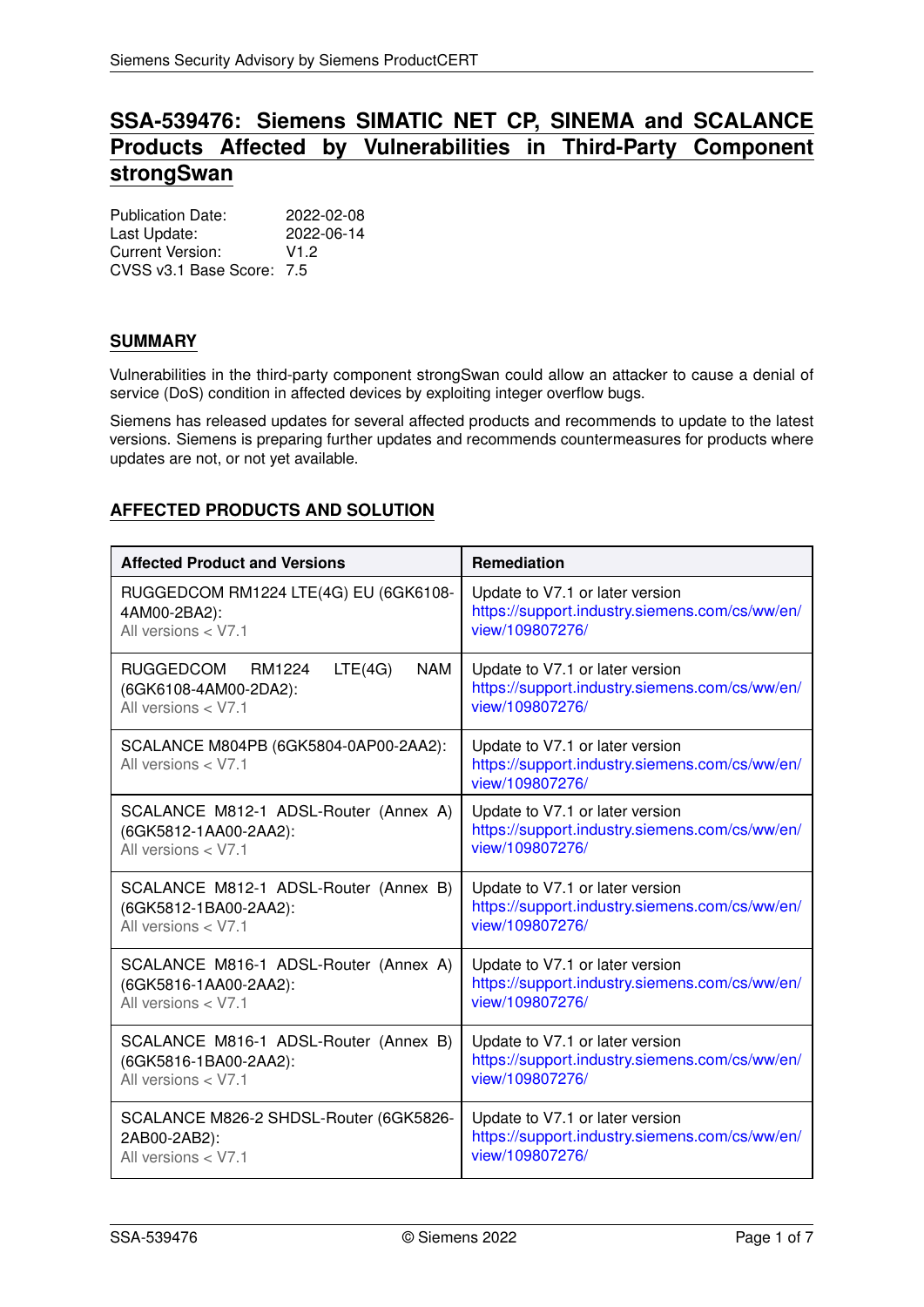| SCALANCE M874-2 (6GK5874-2AA00-2AA2):<br>All versions $<$ V7.1                                                     | Update to V7.1 or later version<br>https://support.industry.siemens.com/cs/ww/en/<br>view/109807276/ |
|--------------------------------------------------------------------------------------------------------------------|------------------------------------------------------------------------------------------------------|
| SCALANCE M874-3 (6GK5874-3AA00-2AA2):<br>All versions < V7.1                                                       | Update to V7.1 or later version<br>https://support.industry.siemens.com/cs/ww/en/<br>view/109807276/ |
| SCALANCE M876-3 (EVDO) (6GK5876-3AA02-<br>2BA2):<br>All versions < V7.1                                            | Update to V7.1 or later version<br>https://support.industry.siemens.com/cs/ww/en/<br>view/109807276/ |
| SCALANCE M876-3 (ROK) (6GK5876-3AA02-<br>2EA2):<br>All versions < V7.1                                             | Update to V7.1 or later version<br>https://support.industry.siemens.com/cs/ww/en/<br>view/109807276/ |
| SCALANCE M876-4 (EU) (6GK5876-4AA00-<br>2BA2):<br>All versions < V7.1                                              | Update to V7.1 or later version<br>https://support.industry.siemens.com/cs/ww/en/<br>view/109807276/ |
| SCALANCE M876-4 (NAM) (6GK5876-4AA00-<br>2DA2):<br>All versions < V7.1                                             | Update to V7.1 or later version<br>https://support.industry.siemens.com/cs/ww/en/<br>view/109807276/ |
| SCALANCE MUM853-1 (EU) (6GK5853-2EA00-<br>2DA1):<br>All versions $<$ V7.1                                          | Update to V7.1 or later version<br>https://support.industry.siemens.com/cs/ww/en/<br>view/109807276/ |
| SCALANCE MUM853-1<br>(RoW)<br>(6GK5853-<br>2EA00-2AA1):<br>All versions $<$ V7.1                                   | Update to V7.1 or later version<br>https://support.industry.siemens.com/cs/ww/en/<br>view/109807276/ |
| SCALANCE MUM856-1 (EU) (6GK5856-2EA00-<br>3DA1):<br>All versions < V7.1                                            | Update to V7.1 or later version<br>https://support.industry.siemens.com/cs/ww/en/<br>view/109807276/ |
| <b>SCALANCE</b><br><b>MUM856-1</b><br>(NAM)<br>(6GK5856-<br>2EA00-3BA1):<br>All versions < V7.1                    | Update to V7.1 or later version<br>https://support.industry.siemens.com/cs/ww/en/<br>view/109807276/ |
| SCALANCE MUM856-1<br>(RoW)<br>(6GK5856-<br>2EA00-3AA1):<br>All versions < V7.1                                     | Update to V7.1 or later version<br>https://support.industry.siemens.com/cs/ww/en/<br>view/109807276/ |
| SCALANCE S615 (6GK5615-0AA00-2AA2):<br>All versions $<$ V7.1                                                       | Update to V7.1 or later version<br>https://support.industry.siemens.com/cs/ww/en/<br>view/109807276/ |
| <b>SCALANCE</b><br>SC622-2C<br>(6GK5622-2GS00-<br>2AC2):<br>All versions < V2.3<br>only affected by CVE-2021-41991 | Update to V2.3 or later version<br>https://support.industry.siemens.com/cs/ww/en/<br>view/109805907/ |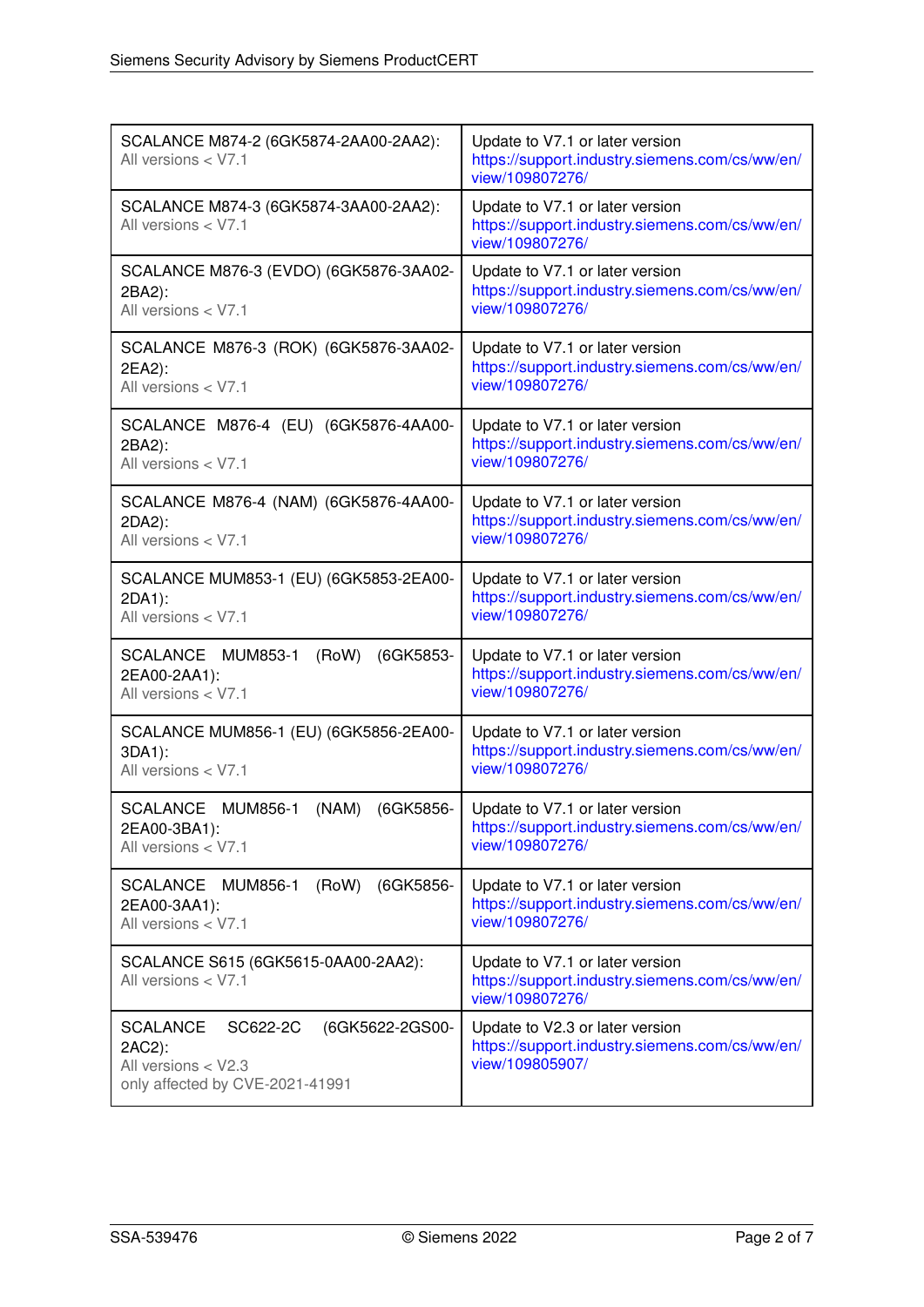| <b>SCALANCE</b><br>SC632-2C<br>(6GK5632-2GS00-<br>2AC2):<br>All versions $<$ V2.3<br>only affected by CVE-2021-41991 | Update to V2.3 or later version<br>https://support.industry.siemens.com/cs/ww/en/<br>view/109805907/         |
|----------------------------------------------------------------------------------------------------------------------|--------------------------------------------------------------------------------------------------------------|
| <b>SCALANCE</b><br>SC636-2C<br>(6GK5636-2GS00-<br>2AC2):<br>All versions < V2.3<br>only affected by CVE-2021-41991   | Update to V2.3 or later version<br>https://support.industry.siemens.com/cs/ww/en/<br>view/109805907/         |
| <b>SCALANCE</b><br>SC642-2C<br>(6GK5642-2GS00-<br>2AC2):<br>All versions < V2.3<br>only affected by CVE-2021-41991   | Update to V2.3 or later version<br>https://support.industry.siemens.com/cs/ww/en/<br>view/109805907/         |
| <b>SCALANCE</b><br>SC646-2C<br>(6GK5646-2GS00-<br>2AC2):<br>All versions < V2.3<br>only affected by CVE-2021-41991   | Update to V2.3 or later version<br>https://support.industry.siemens.com/cs/ww/en/<br>view/109805907/         |
| SIMATIC CP 1242-7 V2 (incl. SIPLUS variants):<br>All versions<br>only affected by CVE-2021-41991                     | Currently no fix is available<br>Only deploy certificates via TIA portal that got<br>created with TIA portal |
| SIMATIC CP 1243-1 (6GK7243-1BX30-0XE0):<br>All versions<br>only affected by CVE-2021-41991                           | Currently no fix is available<br>Only deploy certificates via TIA portal that got<br>created with TIA portal |
| SIMATIC CP 1243-7 LTE EU (6GK7243-7KX30-<br>$0XE0$ :<br>All versions<br>only affected by CVE-2021-41991              | Currently no fix is available<br>Only deploy certificates via TIA portal that got<br>created with TIA portal |
| SIMATIC CP 1243-7 LTE US (6GK7243-7SX30-<br>$0XE0$ :<br>All versions<br>only affected by CVE-2021-41991              | Currently no fix is available<br>Only deploy certificates via TIA portal that got<br>created with TIA portal |
| SIMATIC CP 1243-8 IRC (6GK7243-8RX30-<br>$0XE0$ :<br>All versions<br>only affected by CVE-2021-41991                 | Currently no fix is available<br>Only deploy certificates via TIA portal that got<br>created with TIA portal |
| SIMATIC CP 1542SP-1<br>(6GK7542-6UX00-<br>$0XE0$ :<br>All versions<br>only affected by CVE-2021-41991                | Currently no fix is planned<br>Only deploy certificates via TIA portal that got<br>created with TIA portal   |
| SIMATIC CP 1542SP-1 IRC (6GK7542-6VX00-<br>$0XE0$ :<br>All versions<br>only affected by CVE-2021-41991               | Currently no fix is available<br>See recommendations from section Workarounds<br>and Mitigations             |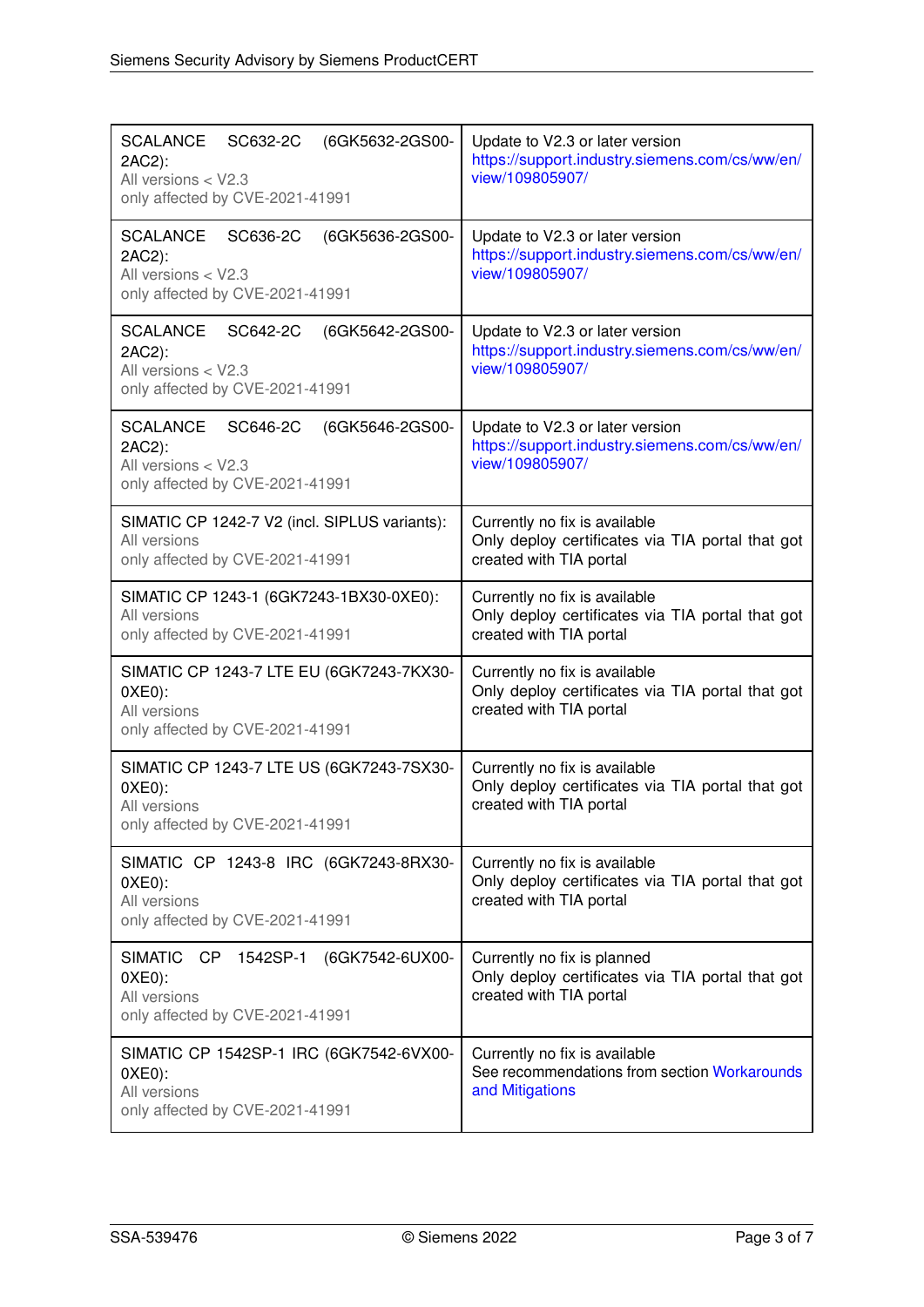| SIMATIC CP 1543-1 (6GK7543-1AX00-0XE0):<br>All versions < V3.0.22<br>only affected by CVE-2021-41991                      | Update to V3.0.22 or later version<br>https://support.industry.siemens.com/cs/ww/en/<br>view/109808678/<br>Only deploy certificates via TIA portal that got |
|---------------------------------------------------------------------------------------------------------------------------|-------------------------------------------------------------------------------------------------------------------------------------------------------------|
|                                                                                                                           | created with TIA portal                                                                                                                                     |
| SIMATIC CP 1543SP-1<br>(6GK7543-6WX00-<br>$0XE0$ :<br>All versions<br>only affected by CVE-2021-41991                     | Currently no fix is available<br>See recommendations from section Workarounds<br>and Mitigations                                                            |
| SIMATIC CP 1545-1 (6GK7545-1GX00-0XE0):<br>All versions < V1.1<br>only affected by CVE-2021-41991                         | Update to V1.1 or later version<br>https://support.industry.siemens.com/cs/ww/en/<br>view/109811116/                                                        |
|                                                                                                                           | Only deploy certificates via TIA portal that got<br>created with TIA portal                                                                                 |
| <b>SINEMA Remote Connect Server:</b><br>All versions < V3.1<br>only affected by CVE-2021-41991                            | Update to V3.1 or later version<br>https://support.industry.siemens.com/cs/ww/en/<br>view/109811169/                                                        |
| SIPLUS ET 200SP CP 1542SP-1 IRC TX RAIL<br>(6AG2542-6VX00-4XE0):<br>All versions<br>only affected by CVE-2021-41991       | Currently no fix is available<br>See recommendations from section Workarounds<br>and Mitigations                                                            |
| <b>ISEC</b><br>SIPLUS ET 200SP CP<br>1543SP-1<br>(6AG1543-6WX00-7XE0):<br>All versions<br>only affected by CVE-2021-41991 | Currently no fix is available<br>See recommendations from section Workarounds<br>and Mitigations                                                            |
| SIPLUS ET 200SP CP 1543SP-1 ISEC TX RAIL<br>(6AG2543-6WX00-4XE0):<br>All versions<br>only affected by CVE-2021-41991      | Currently no fix is available<br>See recommendations from section Workarounds<br>and Mitigations                                                            |
| SIPLUS NET CP 1543-1 (6AG1543-1AX00-<br>2XE0):<br>All versions < V3.0.22<br>only affected by CVE-2021-41991               | Update to V3.0.22 or later version<br>https://support.industry.siemens.com/cs/ww/en/<br>view/109808678/                                                     |
|                                                                                                                           | Only deploy certificates via TIA portal that got<br>created with TIA portal                                                                                 |
| SIPLUS S7-1200 CP 1243-1 (6AG1243-1BX30-<br>2AX0):<br>All versions<br>only affected by CVE-2021-41991                     | Currently no fix is available<br>Only deploy certificates via TIA portal that got<br>created with TIA portal                                                |
| SIPLUS S7-1200 CP 1243-1 RAIL (6AG2243-<br>1BX30-1XE0):<br>All versions<br>only affected by CVE-2021-41991                | Currently no fix is available<br>Only deploy certificates via TIA portal that got<br>created with TIA portal                                                |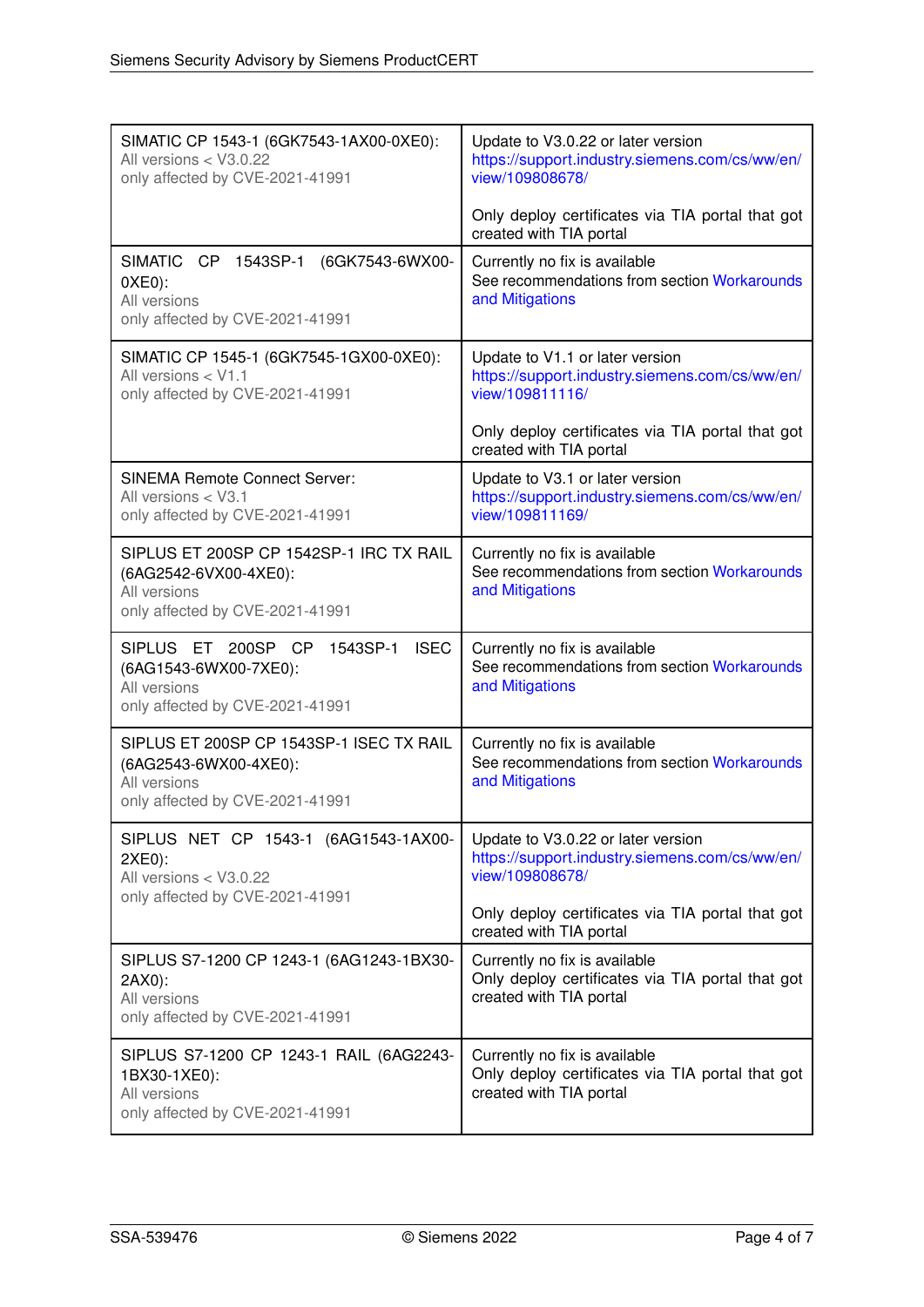# <span id="page-4-0"></span>**WORKAROUNDS AND MITIGATIONS**

Product specific remediations or mitigations can be found in the section [Affected Products and Solution.](#page-0-0) Please follow the [General Security Recommendations.](#page-4-1)

# <span id="page-4-1"></span>**GENERAL SECURITY RECOMMENDATIONS**

As a general security measure, Siemens strongly recommends to protect network access to devices with appropriate mechanisms. In order to operate the devices in a protected IT environment, Siemens recommends to configure the environment according to Siemens' operational guidelines for Industrial Security (Download: [https://www.siemens.com/cert/operational-guidelines-industrial-security\)](https://www.siemens.com/cert/operational-guidelines-industrial-security), and to follow the recommendations in the product manuals.

Additional information on Industrial Security by Siemens can be found at: [https://www.siemens.com/](https://www.siemens.com/industrialsecurity) [industrialsecurity](https://www.siemens.com/industrialsecurity)

# **PRODUCT DESCRIPTION**

RUGGEDCOM RM1224 is a 4G ROUTER for wireless IP-communication from Ethernet based devices via LTE(4G)- mobile radio.

SINEMA Remote Connect is a management platform for remote networks that enables the simple management of tunnel connections (VPN) between headquarters, service technicians, and installed machines or plants. It provides both the Remote Connect Server, which is the server application, and the Remote Connect Client, which is an OpenVPN client for optimal connection to SINEMA Remote Connect Server.

SIPLUS extreme products are designed for reliable operation under extreme conditions and are based on SIMATIC, LOGO!, SITOP, SINAMICS, SIMOTION, SCALANCE or other devices. SIPLUS devices use the same firmware as the product they are based on.

The SCALANCE M-800, MUM-800 and S615 as well as the RUGGEDCOM RM1224 industrial routers are used for secure remote access to plants via mobile networks, e.g. GPRS or UMTS with the integrated security functions of a firewall for protection against unauthorized access and VPN to protect data transmission.

The SCALANCE SC-600 devices (SC622-2C, SC632-2C, SC636-2C, SC642-2C, SC646-2C) are used to protect trusted industrial networks from untrusted networks. They allow filtering incoming and outgoing network connections in different ways.

The SIMATIC CP 1242-7 and CP 1243-7 LTE communication processors connect the S7-1200 controller to Wide Area Networks (WAN). It provides integrated security functions such as firewall, Virtual Private Networks (VPN) and support of other protocols with data encryption.

The SIMATIC CP 1243-1 communication processor connects the S7-1200 controller to Ethernet networks. It provides integrated security functions such as firewall, Virtual Private Networks (VPN) and support of other protocols with data encryption.

The SIMATIC CP 1243-8 IRC communication processor connects S7-1200 controllers via the SINAUT ST7 telecontrol protocol to a control center or master ST7 stations.

The SIMATIC CP 1543-1 communication processor connects the S7-1500 controller to Ethernet networks. It provides integrated security functions such as firewall, Virtual Private Networks (VPN) and support of other protocols with data encryption such as FTPs. The communication processor protects S7-1500 stations against unauthorized access, as well as integrity and confidentiality of transmitted data.

The SIMATIC CP 1543-1, CP 1543SP-1, CP 1542SP-1 and CP 1542SP-1 IRC communication processors connects the S7-1500 controller to Ethernet networks. It provides integrated security functions such as firewall, Virtual Private Networks (VPN) and support of other protocols with data encryption.

The SIMATIC CP 1545-1 communication processor connects the S7-1500 controller to Ethernet networks. It provides integrated security functions such as firewall, Virtual Private Networks (VPN) and support of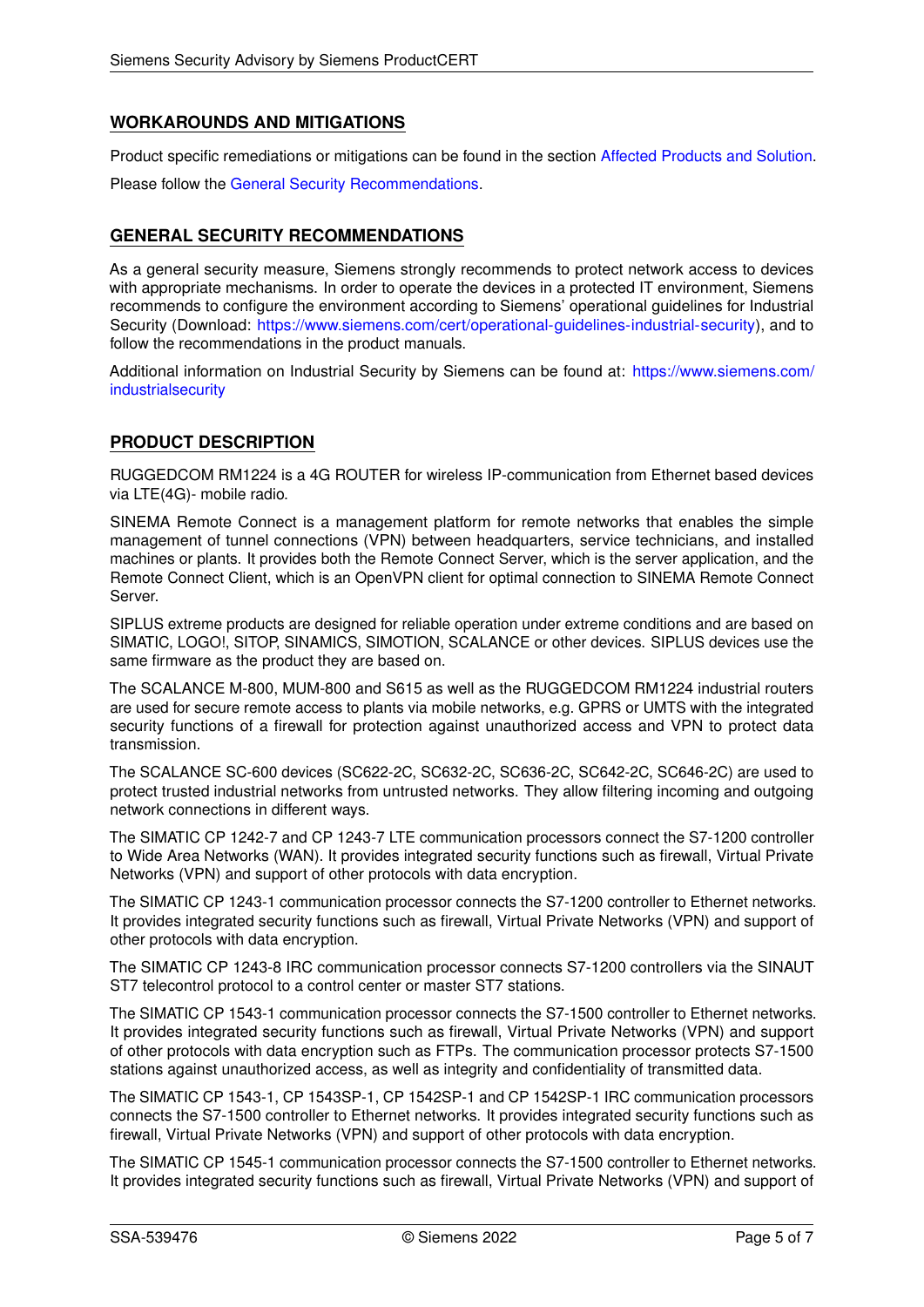other protocols with data encryption. The communication processor protects S7-1500 stations against unauthorized access, as well as integrity and confidentiality of transmitted data.

### **VULNERABILITY CLASSIFICATION**

The vulnerability classification has been performed by using the CVSS scoring system in version 3.1 (CVSS v3.1) [\(https://www.first.org/cvss/\)](https://www.first.org/cvss/). The CVSS environmental score is specific to the customer's environment and will impact the overall CVSS score. The environmental score should therefore be individually defined by the customer to accomplish final scoring.

An additional classification has been performed using the CWE classification, a community-developed list of common software security weaknesses. This serves as a common language and as a baseline for weakness identification, mitigation, and prevention efforts. A detailed list of CWE classes can be found at: [https://cwe.mitre.org/.](https://cwe.mitre.org/)

#### Vulnerability CVE-2021-41990

The gmp plugin in strongSwan before version 5.9.4 has a remote integer overflow vulnerability via a crafted certificate with an RSASSA-PSS signature. For example, this can be triggered by an unrelated self-signed CA certificate sent by an initiator. Remote code execution cannot occur.

| CVSS v3.1 Base Score | 7.5                                                        |
|----------------------|------------------------------------------------------------|
| CVSS Vector          | CVSS:3.1/AV:N/AC:L/PR:N/UI:N/S:U/C:N/I:N/A:H/E:P/RL:O/RC:C |
| CWE                  | CWE-190: Integer Overflow or Wraparound                    |

#### Vulnerability CVE-2021-41991

The in-memory certificate cache in strongSwan before version 5.9.4 has a remote integer overflow vulnerability upon receiving many requests with different certificates to fill the cache and later trigger the replacement of cache entries. The code attempts to select a less-often-used cache entry by means of a random number generator, but this is not done correctly. This could lead to a denial of service (DoS) condition. Remote code execution can't be excluded completely, but it would require attackers to have control over the dereferenced memory, so it is very unlikely.

| CVSS v3.1 Base Score | 75                                                         |
|----------------------|------------------------------------------------------------|
| CVSS Vector          | CVSS:3.1/AV:N/AC:L/PR:N/UI:N/S:U/C:N/I:N/A:H/E:P/RL:O/RC:C |
| CWE                  | CWE-190: Integer Overflow or Wraparound                    |

#### **ADDITIONAL INFORMATION**

For further inquiries on security vulnerabilities in Siemens products and solutions, please contact the Siemens ProductCERT:

<https://www.siemens.com/cert/advisories>